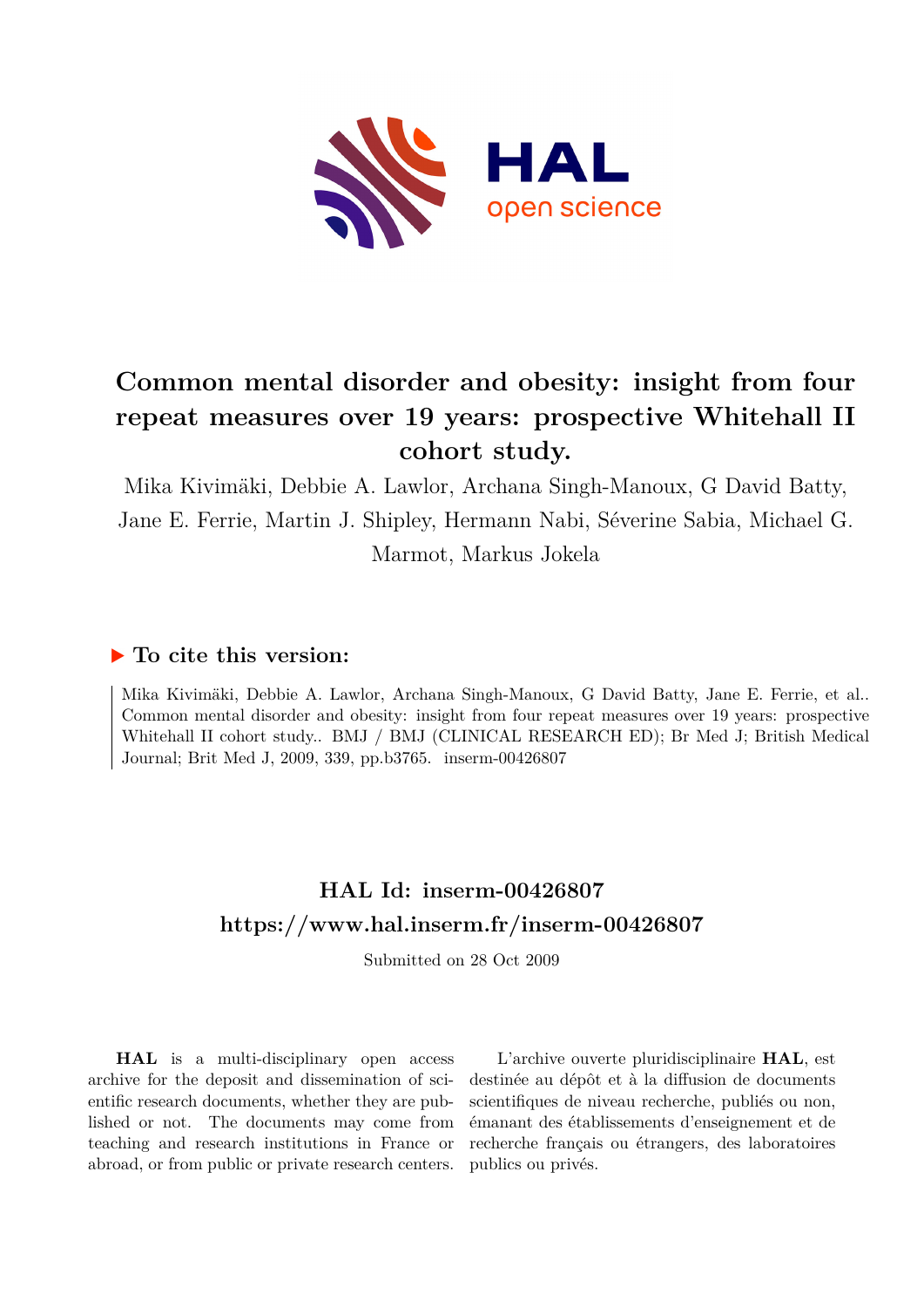#### BMJ/2009/641787.R1

Kivimaki et al. Common mental disorder and obesity ― Insight from 4 repeat measures over 19 years: The prospective Whitehall II cohort study

### **ANNEX 1: Dealing with missing data**

To explore whether selection bias might have occurred due to missing data, we undertook sensitivity analysis in which we used multiple multivariate imputation based on all covariates, BMI and GHQ (both modelled as continuous variables) for any missing values amongst participants who remained alive during the whole study period (N=9775). This was achieved using 'switching' regression in Stata, as described by Royston (Royston P. Multiple imputation of missing values. Stata Journal. 2004;4:227-241). We ran 20 cycles of regression switching which generated 20 imputation datasets. The multiple multivariate imputation approach creates a number of copies of the data (in this case, 20) each of which has values that are missing imputed with an appropriate level of randomness using chained equations. The results from the analysis are obtained by averaging across those from each of these 20 datasets using Rubin's rules. This procedure takes account the uncertainty in the imputation as well as uncertainty due to random variation (as undertaken in all multivariable analyses). In these analyses we modelled the data so that missing values of BMI and GHQ could not be imputed with values that extended beyond the range of values in our complete dataset.

Analyses of Model A in table 2 are repeated in the annex table with the exception that the calculations are now based on all participants except those who had died by phase 7, a total of 9,775 persons. The results are largely similar to those presented in table 2 for participants with no missing data.

1